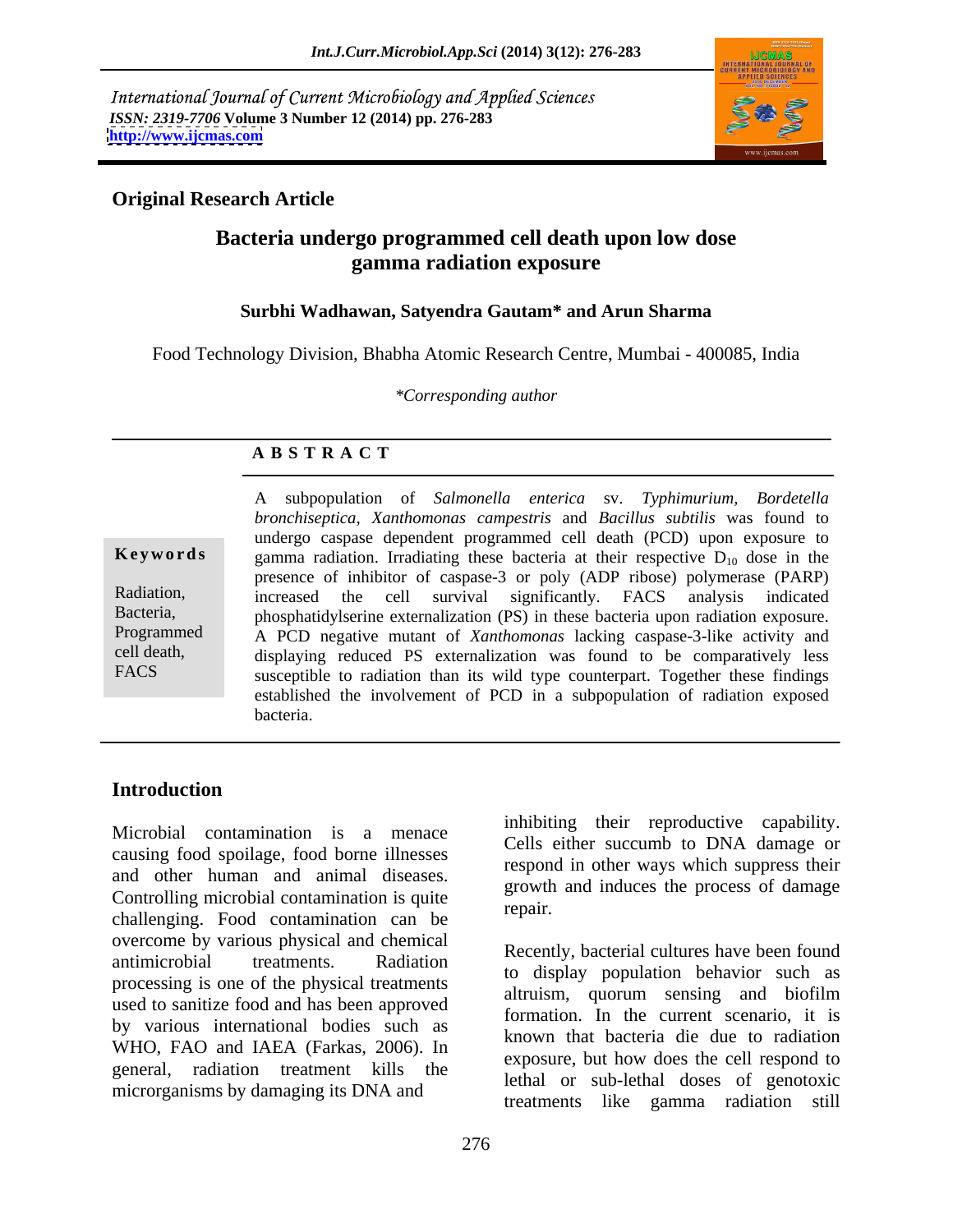activity, status of phosphatidylserine (PS) mutant of *Xanthomonas campestris* pv. course of this study . been resolved.

## **Radiation treatment caused cell death in**

With an increase in radiation dose enhanced cell killing was observed in different bacteria, however, the extent of death varied among different genera. *Salmonella enterica* sensitive and its  $D_{10}$  was found to be 148 Gy (Fig. 1C).  $D_{10}$  indicates decimal reduction dose, i.e. the dose required to kill 90% of the cell population (Vincent *et al.,* 1990). Many isolates of *S. Typhimurium* have been found to be pathogenic to humans. *Bordetella*  found to be comparatively more resistant with a  $D_{10}$  of 318 and 330 Gy respectively

remains to be resolved. To address this (Fig. 1A and B). Some strains of *Bordetella*  issue, in the current study different bacterial have been found to be opportunistic cultures namely, *Salmonella enterica* sv. pathogens in humans and animals. *Bacillus Typhimurium*, *Bordetella bronchiseptica*, *subtilis* is a soil saprophytic bacterium but *Xanthomonas campestris* pv. *glycines* and also causes food spoilage. A pathogen of *Bacillus subtilis* were exposed to various soybean plant,*Xanthomonas campestris* pv. doses of gamma radiation and their radiation g*lycines*, was found to be radiation sensitive sensitivity was determined. Also, the nature with  $D_{10}$  of 66 Gy whereas the  $D_{10}$  for of death (programmed or necrotic) was XcgM42, a caspase and PCD negative ascertained by exposing these cells to mutant of *X. campestris* (Gautam and radiation in the presence of cell permeable Sharma, 2002a) was found to be 77 Gy, 17% inhibitor of caspase-3 or poly (ADP ribose) higher than its wild type counterpart (Fig. polymerase (PARP), the key enzymes  $1D$ ). Increase in  $D_{10}$  or in other words reported to be involved in the process of radioresistance of this mutant indicated that PCD in other systems. possibly caspase mediated PCD plays a Additionally, the level of caspase-3-like death (RICD) in this organism. Although the externalization (an important marker of like domain containing proteins has been PCD) and intracellular level of ROS were reported from different bacterial species by also evaluated in radiation treated bacterial many authors (Koonin and Aravind, 2002; cultures. Also, a PCD and caspase negative Ning *et al.,* 2002; Sahoo *et al.,* 2006; *glycines,* XcgM42, was used during the sequence of its gene and protein has not significant role in radiation induced cell possible existence of caspase/metacaspase-Jimenez *et al.,* 2009), still the exact been resolved.

#### **Results and Discussion Radiation treatment resulted in activation of caspase-3-like protein in bacteria**

**bacteria** Activation of caspase-3 enzyme is an sv. *Typhimurium* was found to be in these bacteria (Fig. 2A). The activity of comparatively moderately radiation this enzyme was found to be negligible in all *bronchiseptica* and *Bacillus subtilis* were dropped significantly in the cells preimportant event in case of eukaryotic cells undergoing PCD (Michelin *et al.,* 2004; Yuan and Horvitz, 2004; Elmore, 2007). Here too, radiation exposure was found to significantly induce caspase-3-like activity the non-irradiated bacterial cultures. Upon radiation treatment it was found to increase by 3.5 fold in *S. enterica* sv*. Typhimurium* cells, 2.7 fold in *B. subtilis* and *B. bronchiseptica* and 2.3 fold in *X. campestris.*  However, the caspase-3-like activity incubated with Ac-DEVD-CMK, a cell permeable caspase-3 inhibitor. This strongly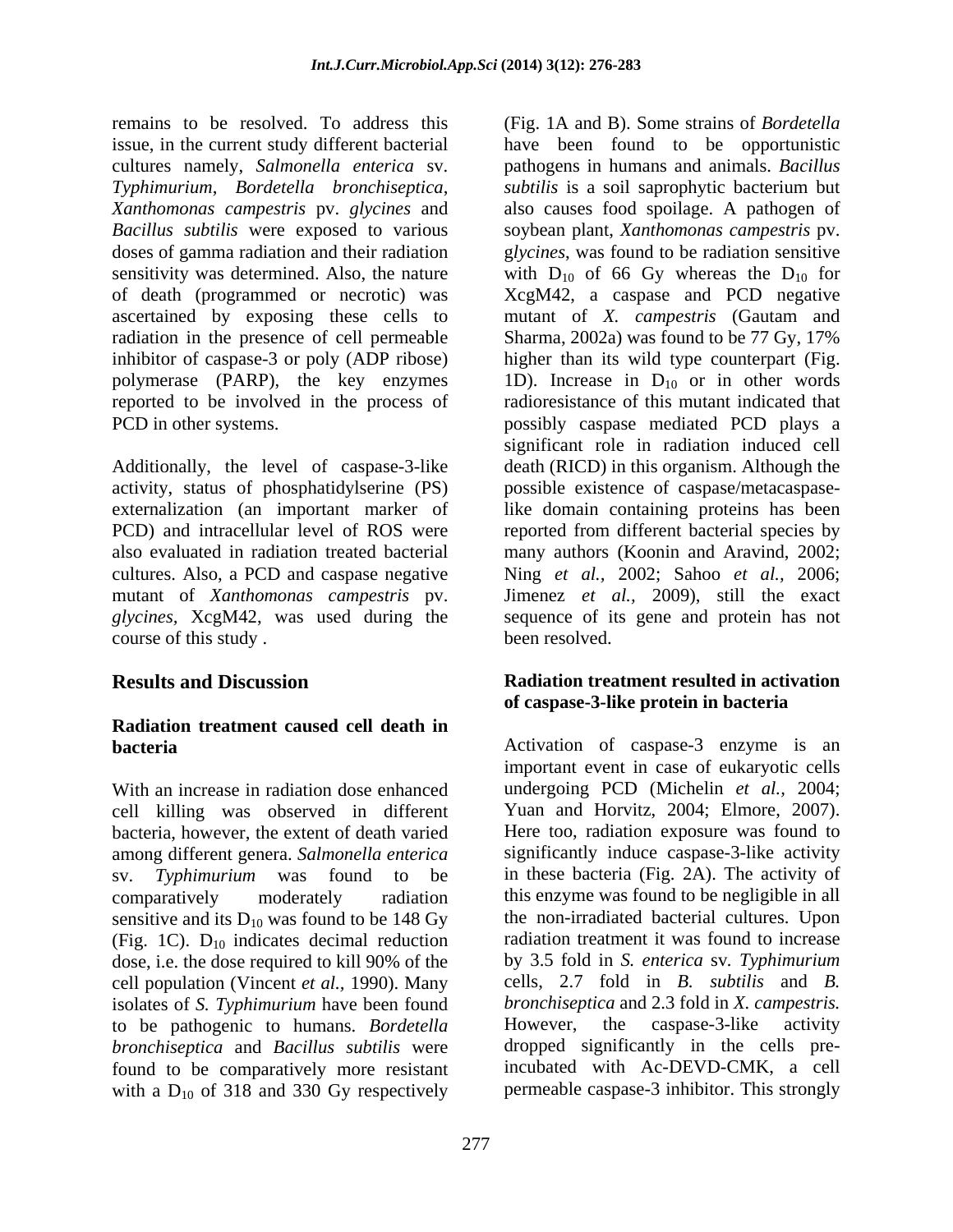correlated with the increase in cell survival found to improve remarkably when cells radiation in the presence of caspase-3 gamma radiation exposure no significant increase in caspase-3-like protein (CLP) molecular weight of caspase in different The presence of caspase-3-like protein has *X. campestris* (Gautam and Sharma 2002b; like necrosis due to acute cellular damage. Gautam and Sharma, 2005; Gautam *et al.,* 2005; Raju *et al.,* 2006; Wadhawan *et al.,* **PARP inhibitor also protects bacteria** 2010; Wadhawan *et al.,* 2014; Bayles, 2014) and in *B. subtilis* by other authors (Sahoo *et al.,* 2006). Poly (ADP-ribose) polymerase (PARP) has

Several small peptide inhibitors mimicking the cell survival in all these bacteria was

found in these bacteria when exposed to were incubated with the caspase-3 inhibitor inhibitor (as discussed later in Fig. 2C). This respective  $D_{10}$  (Fig. 2C). This resulted in clearly implies that radiation induced cell two fold increase in survival in the case of *S.*  death (RICD) in a subpopulation of bacteria *enterica* sv*. Typhimurium* and *B. subtilis* was caspase dependent. However, after cells and a threefold increase in survival of biosynthesis was observed in these bacteria in cell survival of radiation treated XcgM42 as analyzed by immunoblotting using cultures (PCD and caspase negative mutant) polyclonal anti-caspase-3 antibody (Fig. was observed even after pre-incubation with 2B). The molecular weight of CLP detected caspase-3 inhibitor (Fig. 2C). There are by the caspase-3 antibody varied in different similar reports of reversal of PCD induced bacterial strains. CLP was found to be 15 by radiation or other stress in eukaryotic kDa in *S. enterica* sv*. Typhimurium* (Fig. cells and thymocytes in the presence of 2B, lanes 8 and 9). The detected molecular peptide based caspase inhibitors (Toyooka *et*  weight is quite smaller than the reported al., 1998). Caspase has also been reported to organisms. In case of *B. subtilis* and *B.* other systems like neural cell precursors and *bronchiseptica* a protein band of ~150 kDa HeLa cells (Michelin *et al.,* 2004; Kim *et*  (Fig. 2B, lanes 2–5) and in *X. campestris al.,* 2003). Probably, a fraction of the dying ~90 kDa protein band was detected by anti- population undergoes caspase dependent cell caspase-3 antibody (Fig. 2B, lanes 6 and 7). death (i.e. those which were rescued in the been reported earlier from this laboratory in of the cells die by some other mechanism 30 min prior to radiation treatment at their *B. bronchiseptica* and *X. campestris* cells*.* Unlike its wild type counterpart, no increase be activated upon radiation exposure in presence of caspase-3 inhibitor) and the rest

# **from RICD**

**Inhibition of radiation induced cell death** repair and PCD in different systems **(RICD) by cell permeable caspase-3**  (Giansanti *et al.,* 2010). It catalyzes the **inhibitor** cleavage of NAD<sup>+</sup> into ADP and ADPthe recognition sequence of caspases poly ADP-ribosylation. PARP is activated alkylate the cysteine residue in the active by DNA breaks, and can deplete  $NAD^+$  and site of caspase and irreversibly inactivate it ATP of a cell in an attempt to repair the (Schotte *et al.,* 1999). Based on this, the damaged DNA. ATP depletion in a cell effect of an irreversible caspase-3 inhibitor could lead to necrosis. Presence of PARP on the survival of radiation treated bacterial inhibitor, 3-aminobenzamide (3-ABA), was population was investigated. Interestingly, found to offer varying degrees of protection also been reported to be involved in DNA into ADP and ADPribose and attaches several molecules of the latter to the target protein in a process called  $+$  and and against RICD in these bacteria (Fig. 2C).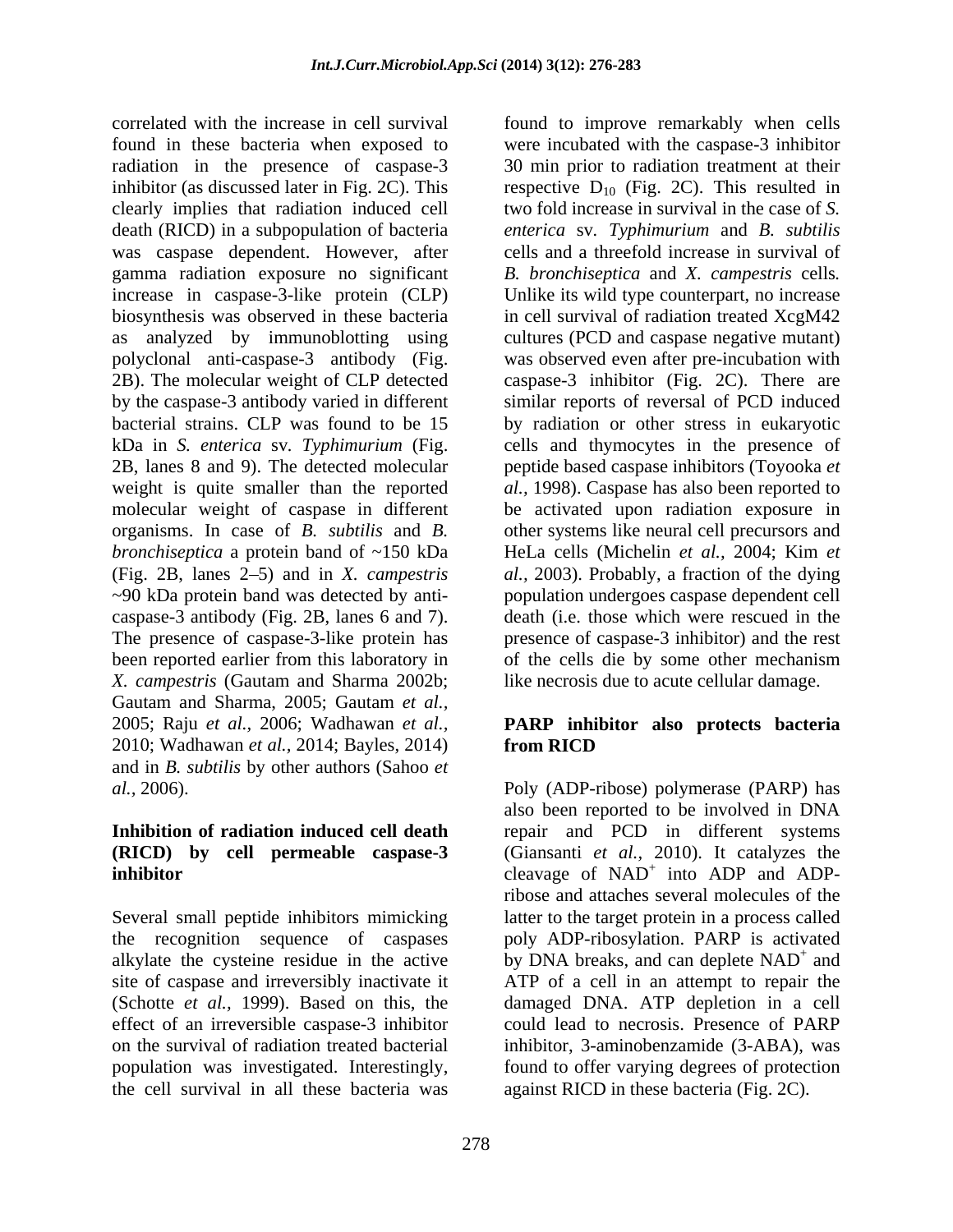**Fig.1** Effect of radiation treatment at different doses (upto 1 kGy) on the viability of bacteria (A) *Bacillus subtilis*, (B) *Bordetella bronchiseptica*, (C) *Salmonella enterica* sv. *Typhimurium*, (D) *Xanthomonas campestris* pv. *glycines* (wild type) and a PCD and caspase negative mutant (Xcg M42) (earlier obtained by a random mutagenesis using 1-methyl-2-nitro-1-nitrosoguanidine (MNNG) mutagenesis, Gautam and Sharma, 2002a). An aliquot (1 ml) of log phase grown culture of above mentioned bacteria was withdrawn and serially diluted using saline (0.85%) to achieve the cell density of  $\sim 10^6$  cfu/ml. The cell suspension was irradiated at different doses in a Gamma Chamber ( $Co^{60}$  source, dose rate - 5 Gy/min). The viable plate count was determined ~1h after irradiation.

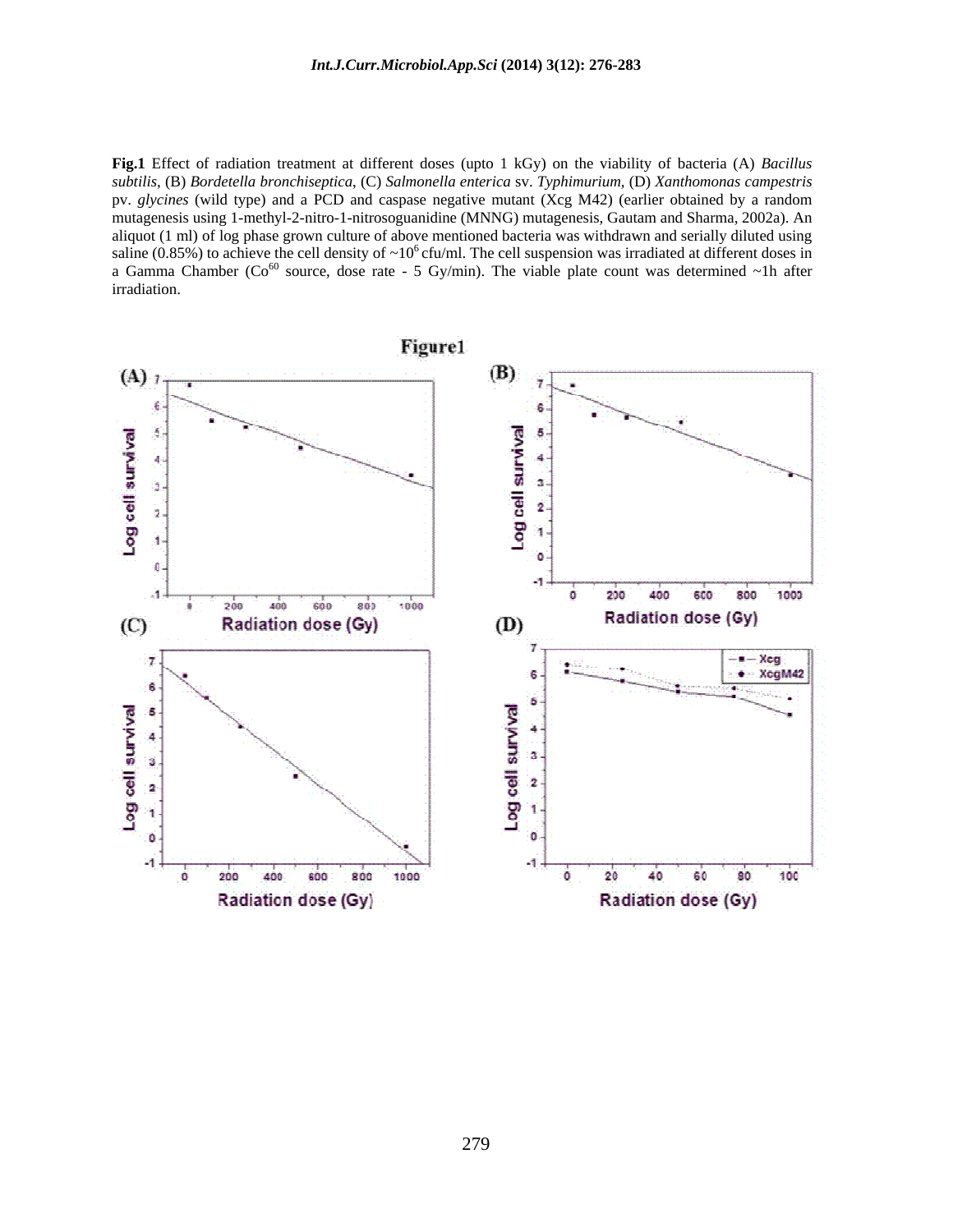**Fig.2** Effect of radiation on markers of PCD (A) Caspase-3-like enzyme activity in radiation treated bacterial cells (at their respective  $D_{10}$ ) in absence or presence of caspase-3 inhibitor assayed using a caspase-3 assay kit (BD Pharmingen, USA) using Ac-DEVD-AMC, a synthetic tertrapeptide substrate as described earlier (Gautam and Sharma, 2002a); (B) Western blot hybridization indicating caspase-3-like protein expression in different bacteria using affinity-purified, biotin-conjugated, polyclonal rabbit anti-active human caspase-3 antibody (BD Pharmingen, USA) as described earlier (Gautam and Sharma, 2002a): (lane 1: colour protein molecular weight marker; lane 2: *B. bronchiseptica* cells – non-irradiated; lane 3: *B. bronchiseptica* cells – irradiated at respective  $D_{10}$ ; lane 4: *B. subtilis* – non-irradiated; lane 5: *B. subtilis* – irradiated at respective  $D_{10}$ ; lane 6: *X. campestris* – non-irradiated; lane 7: *X. campestris* – irradiated at respective  $D_{10}$ ; lane 8: *S. Typhimurium* – non-irradiated; lane 9: *S. Typhimurium* – irradiated at respective  $D_{10}$ ); (C) the culture was preincubated with either caspase-3 inhibitor (Ac-DEVD-CMK which is a water soluble chloromethylketone derivative, 10  $\mu$ M), or PARP inhibitor (3-aminobezamide, 500  $\mu$ M) for 30 min prior to irradiation treatment to determine the rescue potential of these inhibitors from radiation induced death of bacterial cells;(D) Status of reactive oxygen species in different bacterial cells upon gamma radiation treatment was examined by dichlorohydrofluorescein (H2DCFDA) staining and was carried out as mentioned previously (Wadhawan *et al.,* 2014). Different letters on the bars indicate that the means are significantly different at p<0.05

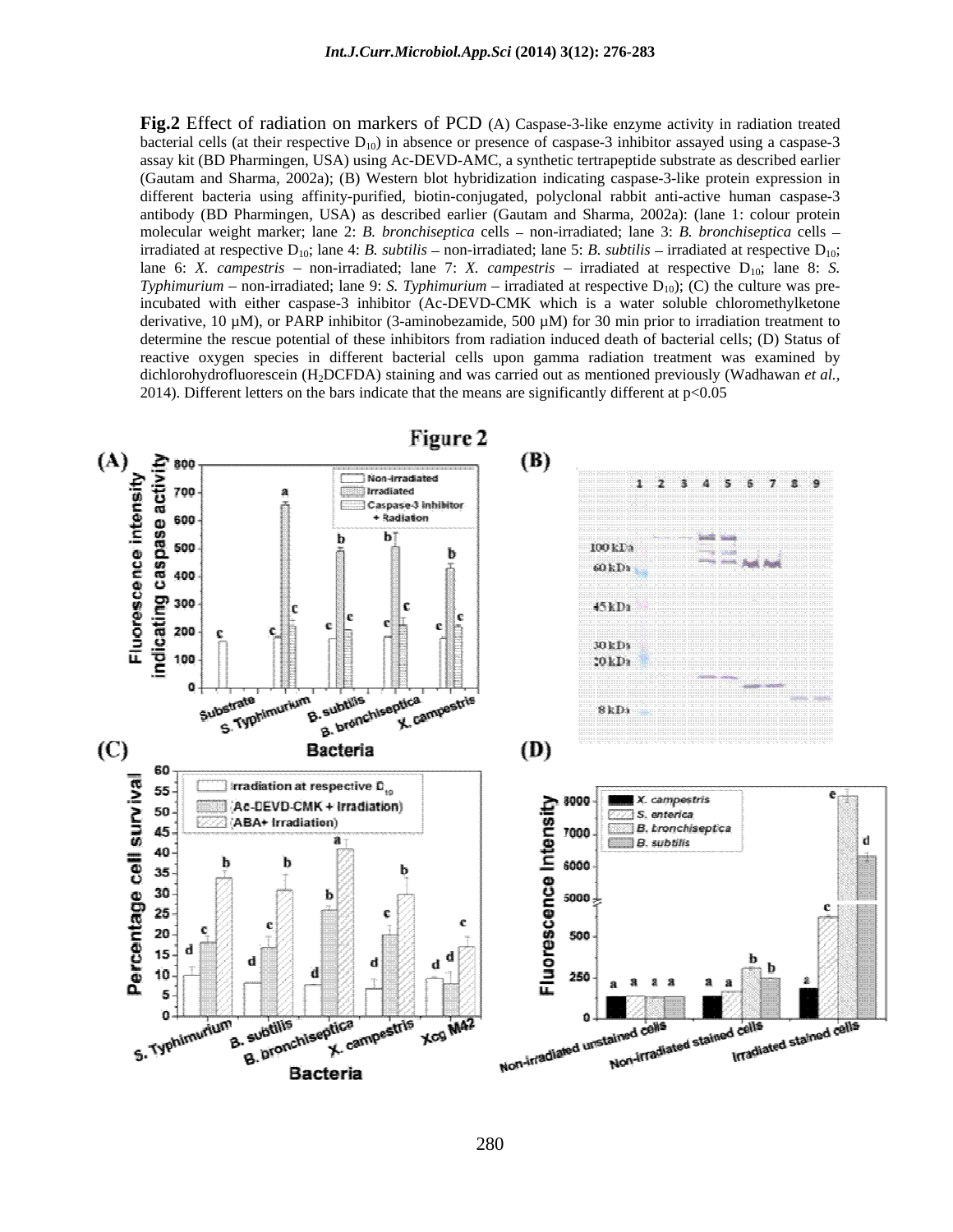**Fig.3** Level of PS externalization in radiation treated bacteria (at their respective  $D_{10}$ ) was determined by AnnexinV-FITC labeling and was carried out using the AnnexinV-FITC apoptosis detection kit (BD Pharmingen) as described earlier (Wadhawan et al, 2013). Level of PS externalization in (A) *B. subtilis*; (B) *B. bronchiseptica*; (C) *S. enterica Typhimurium*; (D) *X. campestris* and (E) XcgM42



Cell survival increased by three fold in *S.* 

Phosphatidylserine (PS) belongs to a class labeling and subsequent FACS analysis.

*enterica* sv*. Typhimurium*, four fold in *B.*  the internal leaflet of plasma membrane *subtilis* and *X. campestris,* five fold in *B.*  (Naito *et al.,* 1997). PS externalization has *bronchiseptica* cells as well as by two fold been reported to be a distinct event during in XcgM42 when these cells were PCD in many systems including bacteria incubated with PARP inhibitor for 30 min (Gautam and Sharma, 2002a; Raju *et al.,* prior to radiation treatment. 2006; Sahoo *et al.*, 2006; Elmore, 2007; **Phosphatidylserine** externalization in 2013, 2014). It is a downstream event and **radiation treated cells being constructed** constructed cells **constructed** constructed cells **constructed** cells of acidic phospholipids normally found on Dwyer *et al.,* 2012; Wadhawan *et al.,* 2013, 2014). It is a downstream event and externalization was assayed by annexinV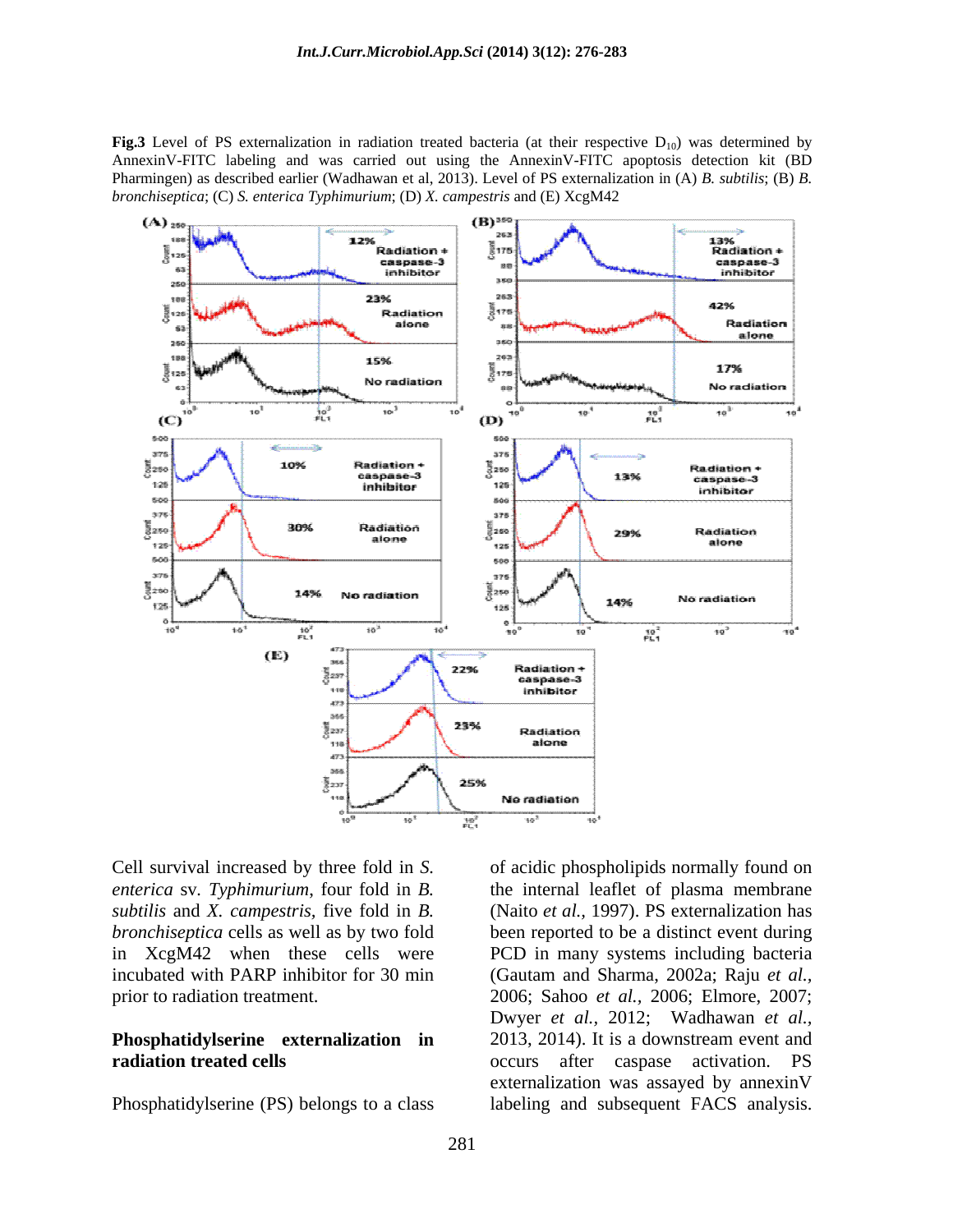cultures of *S. enterica* sv*. Typhimurium*, *B.* 

cells incubated for 30 min with caspase-3 inhibitor prior to radiation exposure and was similar to that found in control nonirradiated cells (Fig. 3A-D). Also, no **Acknowledgements** change in PS externalization level was detected in radiation treated culture of XcgM42 (Fig. 3E), a PCD negative mutant of *Xanthomonas* indicating the requirement of functional caspase-3 **Neithelices** protein for this event to occur.

## **Gamma radiation exposure resulted in enhanced reactive oxygen species (ROS)**

An increase in ROS level was observed<br>when these besterial calls (*Yanthomongs* exhibits physiological and when these bacterial cells (*Xanthomonas campestris, Bacillus subtilis, Bordetella bronchiseptica* and *Salmonella enterica* sv. *Typhimurium*) were exposed to radiation (at their half  $D_{10}$  dose). The ROS<br>level was determined by  $H_2$ DCFDA (2, 7' Pathol., 35: 495–516. level was determined by H<sub>2</sub>DCFDA  $(2, 7)$   $Patnol., 33: 493-310.$ dichlorohydrofluorescein) staining. This increase in intracellular level of ROS in  $\frac{1000 \text{ s}}{148 - 152}$ radiation exposed bacterial cells was found<br>to be least in the case of Yanthamanas Gautam, S., Sharma, A. 2002a. to be least in the case of *Xanthomonas* (~1.5 fold), four fold in *Salmonella,* and highest in *Bordetella* (27 fold) followed by *Bacillus* (25 fold) (Fig. 2D)*.* The observation indicates that *Xanthomonas* is<br> **observation** in *Xanthomonas* is<br> **observatively** more consitive to oxidative<br> **o** can death in *Xanthomonas campestris* comparatively more sensitive to oxidative stress. This observation also explains the  $\frac{pv \cdot glycine}{48.67-76}$ probable reason of difference in  $D_{10}$  values<br>of these heater is Unlike Basillus and Gautam. S., Sharma, A. 2005. of these bacteria. Unlike *Bacillus* and *Bordetella* which have higher  $D_{10}$ , *Xanthomonas* succumbs to death even at lower ROS level making it comparatively more radiosensitive. This could be due to  $\frac{Daya - Pu}{122-157}$ the differences in the antioxidant defense mechanisms of these bacteria. Gautam, S., Sharma, A., Kobayashi, I.,

The extent of PS externalization increased The findings of the current study indicated to 30, 42, 23 and 29% in radiation treated *bronchiseptica*, *B. subtilis* and *X.*  treatment resulting in induction of *campestris*, respectively (Fig. 3A–D). This programmed cell death. This also PS externalization reduced significantly in nature of PCD among different organisms the activation of inherent caspase-3-like activity in different bacteria upon radiation programmed cell death. This also indicated the evolutionary conserved which serves as one of the mechanisms of cell death upon radiation treatment.

### **Acknowledgements**

Authors thank Mr. A. P. Janardhan for his help in performing flow cytometry.

#### **References**

- Bayles, K.W. 2014. Bacterial programmed cell death: making sense of a paradox. *Nat. Rev. Microbiol., 12: 63-69.*
- generation **buyer**, D.J., Camacno, D.M., Konanski, Dwyer, D.J., Camacho, D.M., Kohanski, M.A., Callura, J.M., Collins, J.J. 2012. Antibiotic-induced bacterial cell death exhibits physiological and biochemical hallmarks of apoptosis. *Mol. Cell.,* 46: 561–572.
	- Elmore, S. 2007. Apoptosis: a review of programmed cell death. *Toxicol. Pathol.,* 35: 495–516.
	- Farkas, J. 2006. Irradiation for better foods. *Trends Food Sci. Tech.,* 17: 148–152.
	- Gautam, S., Sharma, A. 2002a. Involvement of caspase-3-like protein in rapid cell death of *Xanthomonas*. *Mol. Microbiol., 44: 393-401.*
	- Gautam, S., Sharma, A. 2002b. Rapid cell death in *Xanthomonas campestris* pv. *glycines*. *J. Gen. Appl. Micribiol.,*  $48:67 - 76.$
	- Gautam, S., Sharma, A. 2005. Programmed cell death: an overview. In: Chakraborty, C., (Ed.), Advances in biochemistry and biotechnology. Daya Publishing House, India. Pp. 122–157.